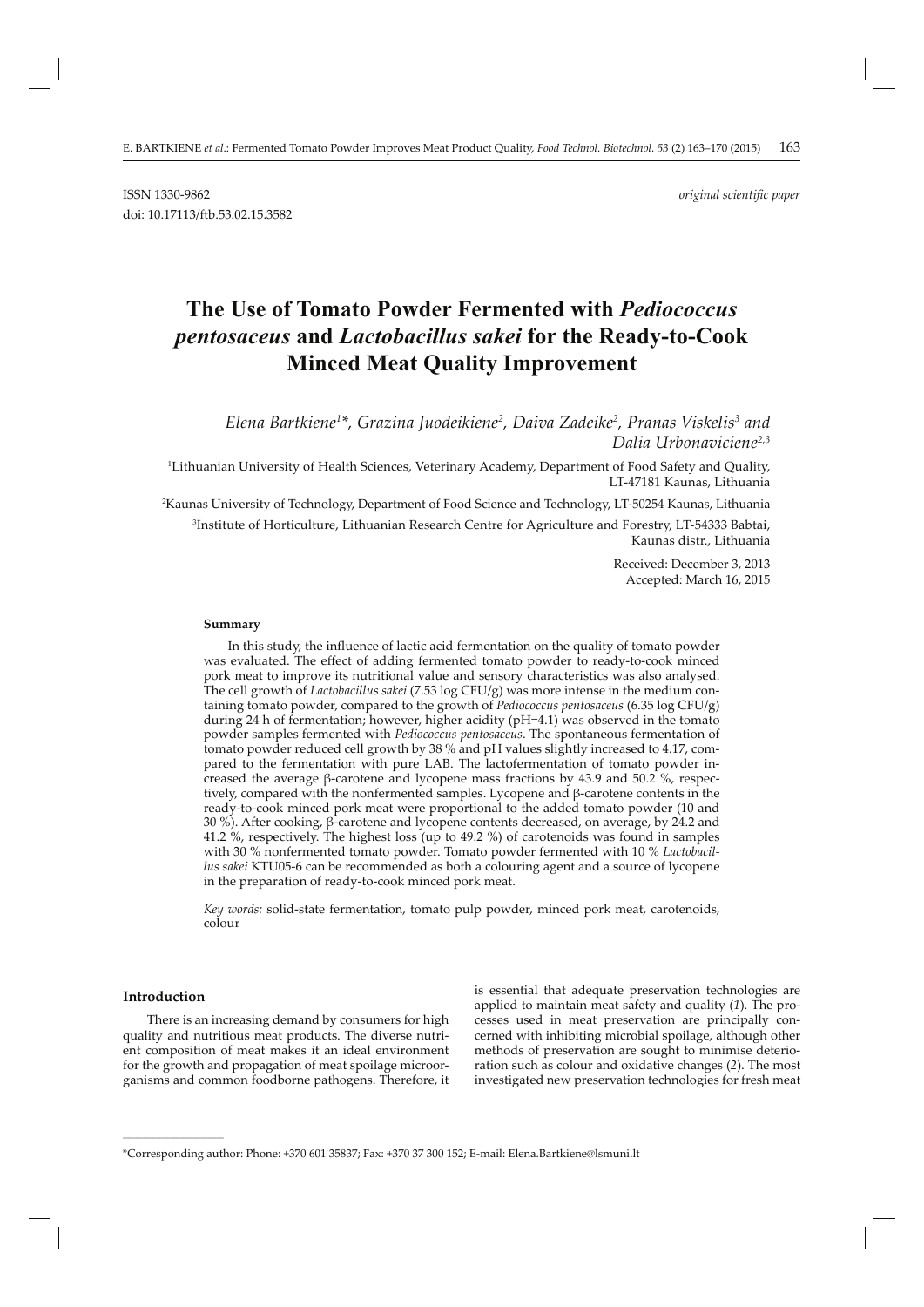are nonthermal inactivation technologies such as high hydrostatic pressure (HHP), new packaging systems such as modified atmosphere packaging (MAP) and active packaging (AP), natural antimicrobial compounds and biopreservation. Storage life is extended by using natural or controlled microorganisms, such as lactic acid bacteria (LAB) and their metabolites (*e.g.* as lactic acid and bacteriocins), which have been studied extensively (*3,4*). In our previous study, bacteriocin-like inhibitory substances (BLIS) produced by *Lactobacillus sakei* KTU05-6 and *Pediococcus pentosaceus* KTU05-9 were designated as sakacin 05-6 and pediocin 05-9, respectively (*5*). We proposed that these bacteria can be used widely in the food industry as biopreservatives due to their broad inhibition spectrum.

Consumer interest in various fermented foods has increased in recent years due to the positive perception of their impacts on health. Thus, there is a growing need for novel methods of preservation and natural food preservatives. Biopreservation by microorganisms or their metabolites can extend shelf life and enhance safety of foods (*6,7*).

Lactic acid fermentation represents the easiest and most suitable way to increase daily consumption of 'nearly' fresh fruits and vegetables. The safety of these products can be aided by the development of starter cultures. There has been progress in the development of antimicrobial LAB strains, which can be engineered to significantly improve the quality, safety and acceptability of plant- -based foods. Food matrices, such as vegetables, offer a promising performance as sources and carriers of probiotic strains (*8*). Vegetables are fundamental sources of water- -soluble vitamins (vitamin C and group B vitamins), provitamin A, phytosterols, dietary fibres, minerals and phytochemicals (*9*) for the human diet. LAB present a small part (2–4 log CFU/g) of the autochthonous microbiota of raw vegetables (*10*). When favourable conditions of anaerobiosis, water activity, salt concentration and temperature occur, raw vegetables and fruits may be subjected to spontaneous lactic acid fermentation. In some cases, alcoholic fermentation takes place concomitantly (*11*).

Tomatoes are rich sources of a variety of nutritional compounds and some key antioxidant components such as the carotenoid lycopene, vitamin C, and a range of polyphenols. Consumers have already become aware of the potential importance of the protective properties of these antioxidants. The biochemical composition of tomatoes has been reported extensively in the literature (*12*). Lycopene, a natural carotenoid, has also been reported to possess various health benefits, such as cardiovascular and cancer-preventive properties (*13*).

The aim of this study is to evaluate the influence of lactic acid fermentation of tomato pulp powder with bacteriocin-like inhibitory substances (BLIS) produced by *Pediococcus pentosaceus* KTU05-9 and *Lactobacillus sakei*  KTU05-6 on the quality of fermented tomato products and their effect on the colour, carotenoid content and sensory characteristics of ready-to-cook minced pork meat.

## **Materials and Methods**

#### *Tomato powder and microorganisms*

Tomato pulp powder was obtained from Obipektin AG (Bischofszell, Switzerland). The lactic acid bacteria (LAB), *Pediococcus pentosaceus* KTU05-9 and *Lactobacillus sakei* KTU05-6*,* used for the fermentation of tomato powder were obtained from the collection of the Kaunas University of Technology (Kaunas, Lithuania). The LAB were previously isolated from spontaneous rye sourdough (*5*) and selected due to their inhibition of undesirable bacteria (*14,15*). The LAB were stored at –80 °C and cultured at 35 °C (strain KTU05-9) or 30 °C (strain KTU05-6) for 48 h in MRS broth (CM0359; Oxoid Ltd, Hampshire, UK) prior to use.

## *Solid-state fermentation of tomato powder*

Samples were prepared by mixing the tomato powder (300 g) with appropriate amounts of water and LAB culture suspension (10 g), containing an average of 10.1 log of colony-forming units (CFU) per g (moisture content of 45 %, by mass) and incubated at 35 °C (*P. pentosaceus*) or 30 °C (*L. sakei*) for 48 h. Spontaneous fermentation of tomato powder was carried out at 30 °C for 48 h without LAB starters.

## *Analysis of fermented tomato products*

The pH value was measured and recorded using a pH electrode (PP-15; Sartorius, Goettingen, Germany). For microbiological analysis,  $10 \text{ g}$  of sample were homogenised with 90 mL of sterile saline (0.9 %). Serial dilutions  $(10^{-4}-10^{-8})$  of this suspension were made, spread onto MRS agar and incubated under anaerobic conditions at 30 °C (for *L. sakei* and spontaneous fermentation) and 35 °C (for *P. pentosaceus*) for 72 h. The LAB cell number was calculated and expressed as log CFU/g.

## *Preparation of ready-to-cook minced meat*

Fresh pork loin was obtained from a local market and used for the preparation of the ready-to-cook minced meat. Meat was minced with a meat grinder (hole diameter of 5.0 mm; Meissner AG, Biedenkopf-Wallau, Germany) and mixed with the tomato product (fermented with LAB or spontaneously) at selected mass fractions (10 and 30 %). Control samples were prepared using minced meat with and without the addition of nonfermented tomato powder. Minced meat samples were covered with plastic film and stored at  $4 °C$  for 24 h until analysis. Nontreated and thermally treated (cooked in water at 100 °C for 10 min) meat samples were subjected to measurements of colour and carotenoid content, and sensory analysis.

# *Extraction and analysis of carotenoids in ready-to-cook minced meat products*

Prior to analysis, the samples of ready-to-cook minced meat were pureed using a blender (LBC15 Laboratory Blender, Lab Depot Inc., Dawsonville, GA, USA), followed by a few minutes of homogenisation with a Polytron® PT 1200E homogeniser (Kinematica AG, Luzern, Switzerland) at room temperature. A mass of 2 g of homogenate was extracted with 100 mL of hexane with the addition of 0.1 % butylated hydroxytoluene (BHT) at room temperature. Extracts were stored at −20 °C and equilibrated to room temperature before analysis by HPLC.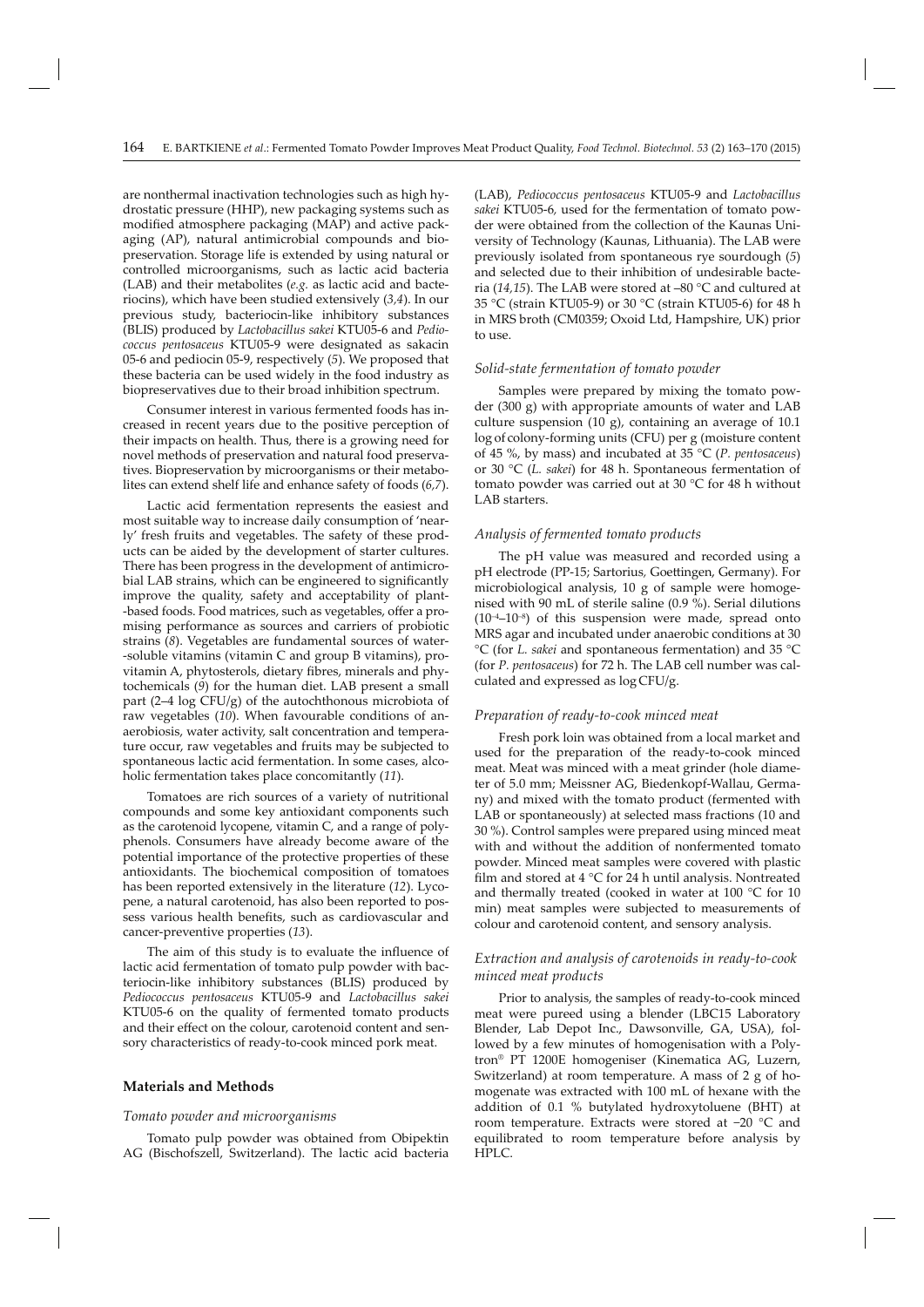The β-carotene and lycopene contents were analysed using reversed-phase high performance liquid chromatography (RP-HPLC) (*16*). A Waters 2695 liquid chromatograph (Waters Corp., Milford, MA, USA) connected to a Waters 2489 UV-VIS detector was used. A  $C_{30}$  reversed--phase column (250 mm×4.6 mm i.d.; 3  $\mu$ m) from YMC Corporation (Waters, Zellik, Belgium) was used. The column temperature was  $28$  °C. The samples were filtered through a 0.45-mm syringe filter (polyvinylidene difluoride, Millipore, Billerica, MA, USA) prior to injection.

The working solutions  $(1 \text{ mg/mL})$  of β-carotene and lycopene standards (Sigma-Aldrich, Taufkirchen, Germany) were prepared daily. The mobile phase consisted of solution A (methanol 100 %) and solution B (methyl *tert*- -butyl ether 67 % and ethyl acetate 33 %). The solvent composition for the isocratic elution was as follows: 40 % solvent A and 60 % solvent B. The elution flow rate was 1.5 mL/min and the injection volume was 10 mL. Detection was registered at the wavelength of 473 nm. Carotenoids were identified based on the elution times in comparison with standard reference samples and concurrence with wavelengths for standard compounds.

#### *Sensory evaluation of ready-to-cook minced meat*

Sensory analysis of the ready-to-cook minced meat was performed according to the ISO 8586-1:1993 (*17*) method by fifteen judges using a 10-score hedonic scale (from 10=extremely like, to 0=extremely dislike). Coded samples were served and water was provided for rinsing between the sensory evaluations of the samples.

## *Colour measurements*

The colour characteristics of samples were evaluated at three different positions of the surface using CIELab system (CromaMeter CR-400, Konica Minolta, Kyoto, Japan). *L*<sup>\*</sup> is a measure of lightness, from completely opaque (0) to completely white (100), *a*\* is a measure of redness (or –*a*\* of greenness), and *b*\* of yellowness (or –*b*\* of blueness). The hue angle (*h*°) value of the samples indicates the colour tone and was calculated as follows (*18*):

$$
h^{\circ} = \arctan(b^*/a^*)
$$

## *Statistical analysis*

All analytical determinations were performed at least in triplicate. The obtained data were analysed using statistical package SPSS for Windows XP v. 15.0 (SPSS Inc., Chicago, IL, USA). Significance of differences among the treated samples was evaluated by using Duncan's multiple range tests at a 95 % level of confidence.

## **Results and Discussion**

#### *Characterisation of fermented tomato pulp powder*

Results of pH changes and bacterial growth during tomato pulp powder fermentation are presented in Fig. 1. The study showed that tomato powder fermentation time had a significant ( $p \leq 0.05$ ) influence on bacterial growth rate and changes in pH. Medium with tomato powder in-



**Fig. 1.** The viable cell counts of the tested LAB *vs.* fermentation time in tomato powder fermented with different LAB: SPF=spontaneous fermentation, Pp=*Pe dio coccus pentosaceus*, Ls=*Lac to ba cillus sakei*

duced the growth of the LAB (Fig. 1). The cell growth of *L. sakei* strain (7.53 log CFU/g) was more intense than of *P. pentosaceus* (6.35 log CFU/g) during 24 h of fermentation. Spontaneous fermentation of tomato powder reduced the cell growth by 38 %, compared to the fermentation with pure LAB. The tomato powder medium seems to be more suitable for *L. sakei*; the viable cell count of the bacteria reached 8.15 log CFU/g after 48 h of fermentation. A significant ( $p \leq 0.05$ ) reduction in viable cells was found in the tomato powder samples fermented with *P. pentosaceus*  $(26.3 \%)$  after 48 h of fermentation. In contrast, the spontaneous fermentation of tomato powder showed an increase of bacterial cell counts of 36.2 % during longer fermentation (Fig. 1).

In our previous study (*19*), *L. sakei* and *P. pentosaceus*  strains during tomato pulp fermentation reduced the pH up to 3.5–3.7, and the viable cell counts of the tested strains reached 6.61 log CFU/g after 48 h of tomato pulp fermentation. Spontaneously fermented tomato pulp had pH values higher by 7.2 % than the lactofermented one.

Both *L. sakei* and *P. pentosaceus* were found to be capable of rapid utilisation of tomato pulp powder for cell synthesis and organic acid production. The most intensive formation of organic acids was noticed in the tomato powder samples fermented with *P. pentosaceus* (pH=4.1). The pH of the medium was lower (4.1–4.15) than the critical 4.5 value (Fig. 2); in either case, spontaneously fermented tomato products had pH values slightly higher than the lactofermented products (Fig. 2).

Many authors consider the number of probiotic cells in a food item required to benefit health to be between  $10<sup>6</sup>$ 



**Fig. 2.** The pH values *vs.* fermentation time in tomato powder fermented with different LAB: SPF=spontaneous fermentation, Pp=*Pediococcus pentosaceus*, Ls=*Lac tobacillus sakei*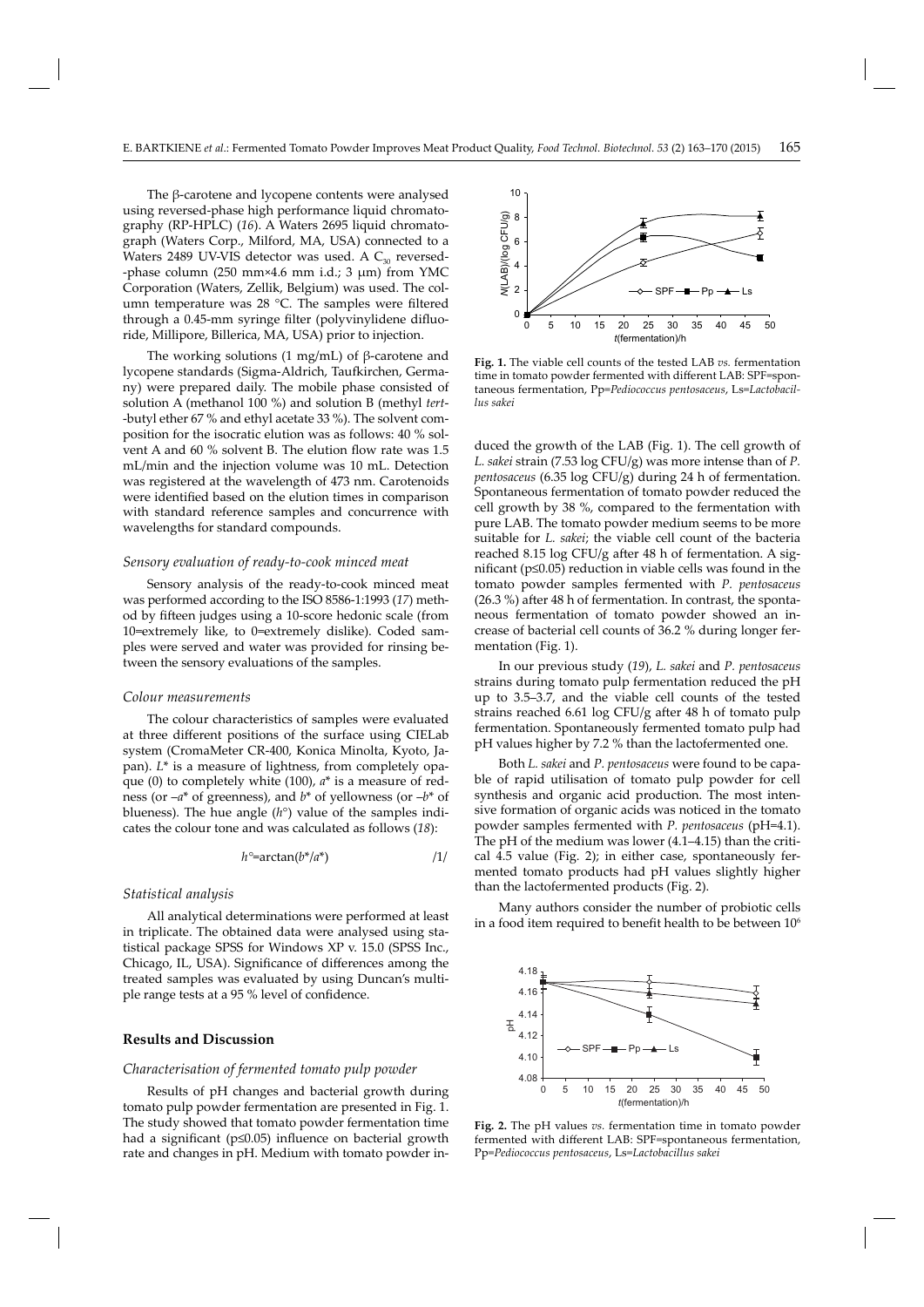and 108 CFU/g (*20,21*). In selecting probiotic bacteria for industrial manufacturing processes, safety, functional and technological characteristics should be considered. Functional properties include the viability of cells, stability of the cells within a food matrix, strain characteristics and fermentation technology (*21,22*). Our results support the hypothesis that the tomato medium contains the essential nutrients to support the growth of lactobacilli and can be directly used as a fermentation substrate for probiotic lactic acid bacteria. Therefore, the LAB counts were compared to the value of 6.35–8.15 log CFU/mL, which is considered to be the minimum probiotic count in functional products.

# *Colour characteristics and carotenoid content of fermented tomato products*

The results of carotenoid analysis of tomato powder samples and their colour values are presented in Fig. 3. According to the results, fermentation significantly ( $p\leq$ 0.05) increased the carotenoid content and influenced the colour characteristics of the tomato powder products (Fig. 3). Total carotenoid mass fractions up to 95.56 and 98.96 mg per 100 g were measured in tomato samples fermented with *P. pentosaceus* and *L. sakei*, respectively. In addition, spontaneous fermentation increased the content of total carotenoids, but not as effectively; the content of carotenoids in the spontaneously fermented samples was 43.7 % lower compared with the lactofermented samples (Fig. 3).

This study confirmed previous results (19) about the increase of lycopene and total carotenoid contents during lactofermentation of tomatoes. The use of *P. pentosaceus*  and *L. sakei* strains for fermentation of tomato powder increased the mass fractions of total carotenoids on average by 41.1 and 33.6 %, respectively, compared to the untreated sample. Lycopene content was found to be lower by 11.0 % in spontaneously fermented tomatoes, compared to the control.

Fermentaton with LAB leads to a disruption of lycopene-protein complexes, breaking down the tomato cell matrix and yielding higher levels of total carotenoids due to increased concentration of *cis*-lycopene (*19*). Lycopene content may be affected directly by the  $pH$ , as at low  $pH$ tomatoes accumulate more lycopene (*23*).



**Fig. 3.** Colour characteristics and carotenoid content of nontreated (TP) and fermented tomato powder. SPF=spontaneously fermented, Pp=fermented with *Pediococcus pentosaceus*, Ls=fermented with *Lactobacillus sakei* 

Colour is an important quality attribute of the food and bioprocess industries that influences consumer choice and preference. The measurement of food product colour has been used as an indirect evaluation of other quality attributes, such as flavour and contents of pigments, due to the simple and fast measurements and the good correlation with other physicochemical properties (*24*).

A significant ( $p \le 0.05$ ) decrease in yellowness ( $b^*$ ) and redness (Fig. 3) with increased contents of β-carotene and lycopene in the tomato powder after 48 h of fermentation was detected. In all tomato powder samples, the colour tone (*h*°) showed mean values ranging from 29.3 to 34.1, indicating an orange colour. Thus, the samples with a lighter colour (higher *L*\* values) tended to be more yellow-orange than the samples with a darker colour (lower *L*\* values). However, the lactofermented samples showed a colour tone (*h*°) 7.3 and 12.9 % lower compared with the spontaneously fermented and tomato powder samples, respectively (Fig. 3). A strong negative linear correlation was observed between β-carotene and lycopene contents and lightness  $(L^*)$  ( $R^2$ =0.835 and  $R^2$ =0.846, respectively), and also between the colour tone (*h*°) and lycopene content (R²=0.904, p≤0.001). A strong positive linear relationship was observed between  $L^*$  and  $h^{\circ}$  (R<sup>2</sup>=0.830, p≤0.001). The colour change of a tomato product is an indication of the fermentation procedure and is related to its pigment concentration.

Our previous study showed a weak correlation between the yellow colour (*b*\*) values and β-carotene content and a strong correlation between *b*\* and lycopene content in tomato samples (*19*). As was reported by Fernán dez-Ruiz *et al.* (*25*), the measurement of the yellow coordinate (*b*\*) could be used for predicting lycopene content in tomato products.

## *The infl uence of fermented tomato powder on sensory characteristics of ready-to-cook minced meat*

Significant differences were found in the intensity of acidity, colour and acceptability of ready-to-cook minced meat with different amounts of tomato powder fermented with pure LAB or spontaneously fermented (Fig. 4). The intensity scores for acid taste of ready-to-cook minced



**Fig. 4.** Intensity of colour, taste and acceptability of ready-to-cook minced meat prepared without and with tomato powder addition. Control=without tomato powder, TP=with tomato powder, SPF=spontaneously fermented, Pp=fermented with *Pediococcus pentosaceus,* Ls=fermented with *Lactobacillus sakei*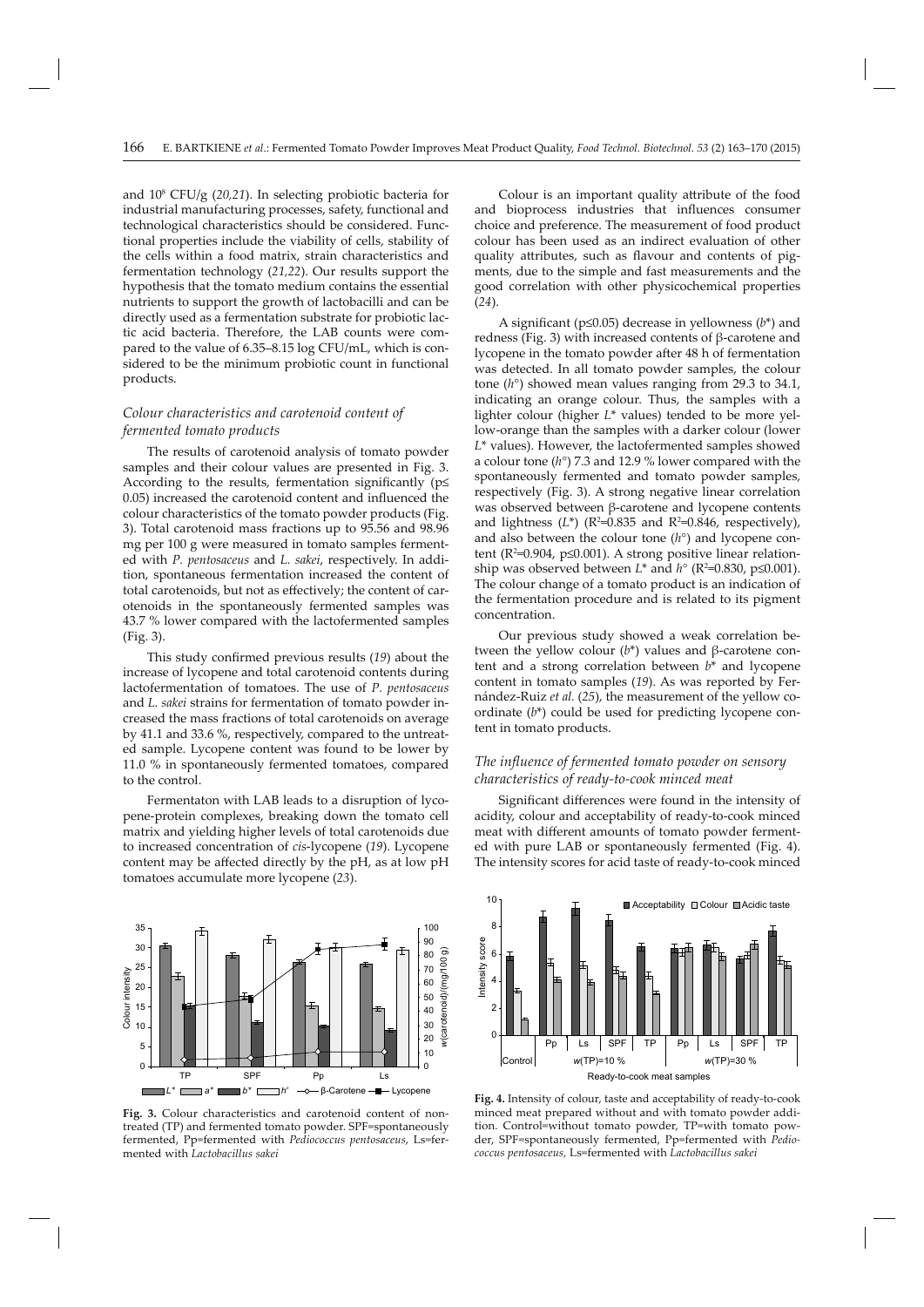meat with 10 % tomato powder varied between 3.1 and 4.4. The lowest score was of the ready-to-cook minced meat samples with 10 % nonfermented tomato powder. The ready-to-cook minced meat samples with 30 % tomato powder had the most intensive colour (5.5–6.5) and acidity (5.2–6.7) (Fig. 4).

The ready-to-cook minced meat with 10 % tomato powder fermented with *L. sakei* and *P. pentosaceus* had the highest acceptability scores (9.4 and 8.8, respectively) (Fig. 4). Acceptability scores of the control sample (without additives) were found to be lower by 34.2 and 5.6 %, respectively, than those with fermented tomato powder. The ready-to-cook minced meat samples with 30 % fermented tomato powder had a lower acceptability (by 30.3 %) than those with 10 % fermented tomato powder, due to an undesirable acidic taste. However, the ready-to-cook minced meat samples with 30 % nonfermented tomato powder were rated as highly acceptable (an average of 7.7) (Fig. 4).

# *The infl uence of tomato additives on colour and carotenoid content of ready-to-cook minced meat*

Considering the colour properties of tomato products and the beneficial effects on human health (26–28), their addition to meat products could reduce the necessity of adding synthetic colourants and yield products with a

better nutritional profile due to the higher content of plant-derived bioactive compounds (lycopene and phenolic compounds) (*29*). The Joint FAO/WHO Expert Committee on Food Additives (JECFA) agreed that lycopene (both natural and synthetic) is acceptable as a food colourant and established a group acceptable daily intake (ADI) of 0–0.5 mg of both preparations per kg of body mass per day (*30*). According to Descalzo *et al.* (*31*), mass fractions of β-carotene in fresh meat could range between 5 and 50 μg per 100 g depending on food intake. Few studies have reported the use of tomato products or lycopene in meat products. Candogan (*32*) and Deda *et al.* (*33*) reported on the impact of the addition of tomato paste or tomato peel on the quality and sensorial properties of beef patties and frankfurters. Calvo et al. (34) used tomato peel for the enrichment of dry fermented sausages with lycopene. However, data on the effect of fermented tomato products on ready-to-cook minced meat quality parameters have not been found.

Our study showed that the addition of fermented tomato powder significantly affected ( $p≤0.05$ ) the colour characteristics of the ready-to-cook minced meat (Table 1). The controls (without tomato powder) had significantly higher (p≤0.05) values of lightness (*L\**) and the lowest (p≤0.05) values of redness (*a*\*) and yellowness (*b*\*). The addition of 10 and 30 % of fermented tomato powder in-

Table 1. Effect of the addition of tomato powder on the colour characteristics of nontreated and thermally treated (10 min in water at 100 °C) ready-to-cook minced meat

| Samples           |            | $L^*$                           | $a^*$                           | $h^*$                   | $h^{\circ}$                     |  |  |  |  |
|-------------------|------------|---------------------------------|---------------------------------|-------------------------|---------------------------------|--|--|--|--|
| Nontreated        |            |                                 |                                 |                         |                                 |  |  |  |  |
| Control           |            | $(58.38 \pm 0.48)$ <sup>e</sup> | $(3.93 \pm 0.18)^a$             | $(15.33 \pm 0.78)^a$    | $(81.18 \pm 0.54)$ <sup>e</sup> |  |  |  |  |
| $w(TP)/\%$        |            |                                 |                                 |                         |                                 |  |  |  |  |
| 10                | Pp         | $(50.64 \pm 0.19)^d$            | $(12.90 \pm 0.72)^c$            | $(26.90 \pm 0.74)^d$    | $(65.99 \pm 0.93)^d$            |  |  |  |  |
|                   | Ls         | $(50.90 \pm 0.79)^d$            | $(12.14\pm0.21)^c$              | $(27.60 \pm 0.52)^{de}$ | $(66.93 \pm 0.88)^d$            |  |  |  |  |
|                   | <b>SPF</b> | $(45.21 \pm 0.41)^a$            | $(14.02 \pm 0.19)^d$            | $(21.45 \pm 0.41)^c$    | $(61.33 \pm 0.46)^b$            |  |  |  |  |
|                   | TP         | $(44.25 \pm 0.39)^a$            | $(11.03 \pm 0.11)^{b}$          | $(19.56 \pm 0.59)^{b}$  | $(60.84\pm0.93)^{b}$            |  |  |  |  |
| 30                | Pp         | $(46.03 \pm 0.25)^a$            | $(17.27 \pm 0.51)^e$            | $(28.96 \pm 0.83)^{f}$  | $(57.30 \pm 0.40)^a$            |  |  |  |  |
|                   | Ls         | $(45.63 \pm 0.63)^a$            | $(18.08 \pm 0.61)^e$            | $(28.50 \pm 0.48)^f$    | $(56.77 \pm 0.68)^a$            |  |  |  |  |
|                   | <b>SPF</b> | $(47.23 \pm 0.28)^{b}$          | $(15.23 \pm 0.34)$ <sup>d</sup> | $(25.36 \pm 0.39)^d$    | $(62.39 \pm 0.45)$ <sup>c</sup> |  |  |  |  |
|                   | TP         | $(46.27 \pm 0.52)^{b}$          | $(13.25 \pm 0.16)^c$            | $(21.55 \pm 0.57)^c$    | $(61.45 \pm 0.41)^{b}$          |  |  |  |  |
| Thermally treated |            |                                 |                                 |                         |                                 |  |  |  |  |
| Control           |            | $(60.07 \pm 0.43)$ <sup>e</sup> | $(2.41\pm0.30)$ <sup>a</sup>    | $(11.84 \pm 0.22)^a$    | $(82.71 \pm 0.60)^f$            |  |  |  |  |
| $w(TP)/\%$        |            |                                 |                                 |                         |                                 |  |  |  |  |
| 10                | Pp         | $(43.51 \pm 0.11)^a$            | $(8.21 \pm 0.32)^c$             | $(17.75 \pm 0.39)^c$    | $(52.75 \pm 0.97)^a$            |  |  |  |  |
|                   | Ls         | $(52.76 \pm 0.18)^d$            | $(10.80 \pm 0.81)^e$            | $(23.05 \pm 0.52)^e$    | $(63.83 \pm 0.78)^d$            |  |  |  |  |
|                   | <b>SPF</b> | $(48.45\pm0.19)^c$              | $(9.31 \pm 0.74)$ <sup>cd</sup> | $(21.89 \pm 0.64)^d$    | $(66.96 \pm 0.88)$ <sup>e</sup> |  |  |  |  |
|                   | TP         | $(42.14 \pm 0.17)^a$            | $(4.32 \pm 0.37)^{b}$           | $(12.32 \pm 0.60)^a$    | $(52.65 \pm 0.55)^a$            |  |  |  |  |
| 30                | Pp         | $(45.64 \pm 0.11)^a$            | $(19.09 \pm 0.21)^f$            | $(28.16\pm0.69)^f$      | $(55.87 \pm 0.96)^{b}$          |  |  |  |  |
|                   | Ls         | $(47.96 \pm 0.20)$ <sup>c</sup> | $(19.27 \pm 0.93)$ <sup>f</sup> | $(29.93 \pm 0.71)^{g}$  | $(57.22 \pm 0.63)$ <sup>c</sup> |  |  |  |  |
|                   | <b>SPF</b> | $(44.54\pm0.23)^{b}$            | $(12.01 \pm 0.63)^e$            | $(20.33 \pm 0.55)^d$    | $(54.32 \pm 0.49)^a$            |  |  |  |  |
|                   | TP         | $(42.10\pm0.25)^a$              | $(7.56 \pm 0.41)^c$             | $(14.24\pm0.44)^{b}$    | $(53.66 \pm 0.86)^a$            |  |  |  |  |

Mean values in a column with different letters are significantly different ( $p\leq 0.05$ ).

Control=without additives, TP=tomato powder, SPF=spontaneously fermented tomato powder, Pp=tomato powder fermented with *P. pentosaceus*, Ls=tomato powder fermented with *L. sakei*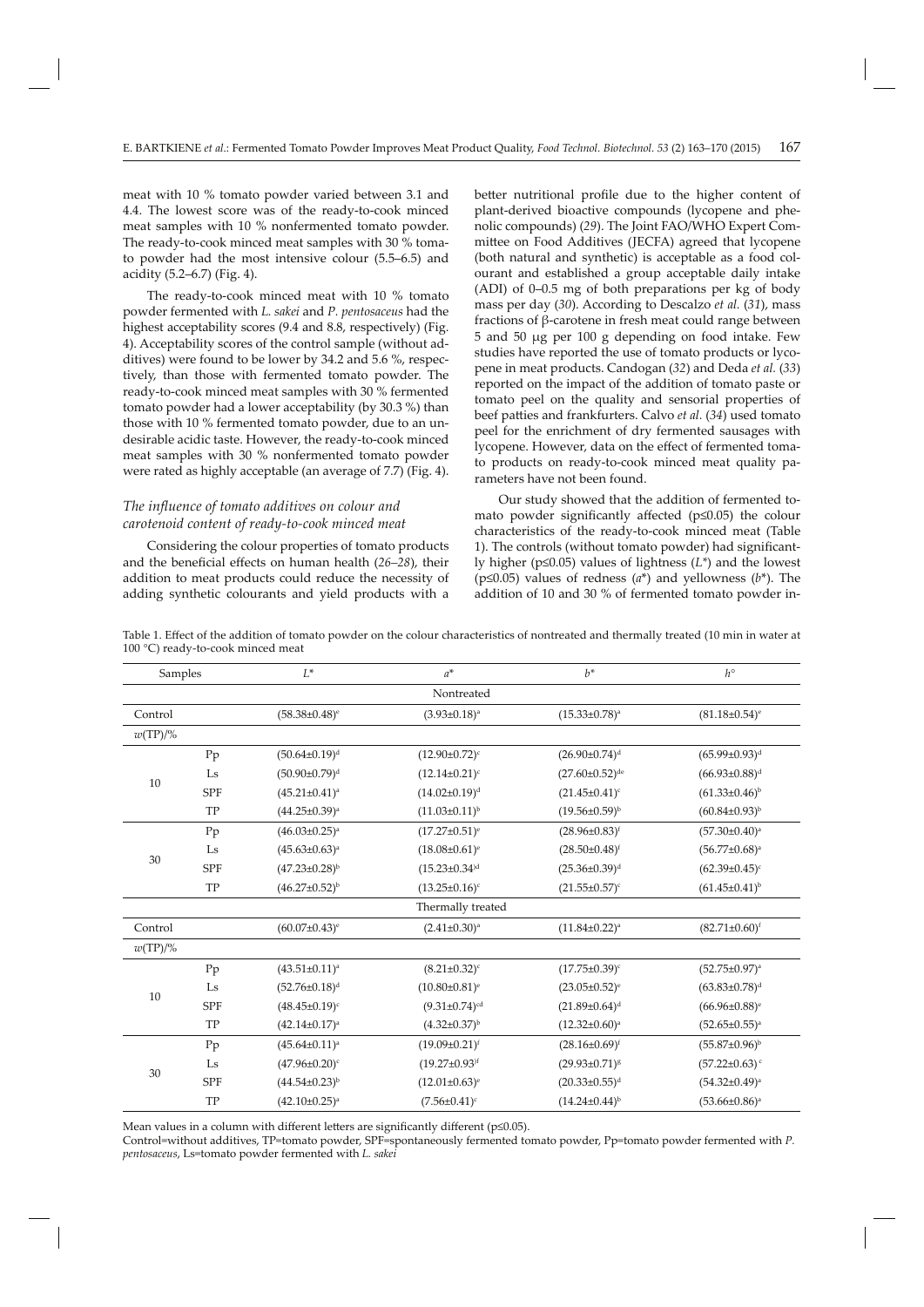creased the redness by 70.2 and 77.8 % and yellowness by 1.8 and 1.9-fold, respectively, of the ready-to-cook minced meat, which were more attractive to consumers than the control samples. Spontaneous fermentation improved the yellowness of ready-to-cook minced meat at a lower level (28.5 %) (Table 1). These tendencies were detected for both nontreated and thermally treated ready-to-cook minced meat samples.

Large variation in the colour parameters of meat products due to the different measurement conditions, the composition of the meat products and the size of the meat particles has been reported (*35,36*). According to our results, the meat colour parameters were significantly affected by the amount of the added tomato powder and the treatment of ready-to-cook minced meat. In general, the addition of lycopene to meat products, through the addition of tomato pasta or peel, led to changes in the typical red colour of the meat products by increasing the yellow colour and providing an orange tone (*37,38*).

The results of the carotenoid analysis of the ready-to- -cook minced meat are presented in Table 2. The lycopene and β-carotene contents of the ready-to-cook minced meat increased from 0.48 to 10.32 mg per 100 g and from 0.19 to 1.95 mg per 100 g, respectively, depending on the percentage of tomato powder in the formulation (10 or 30

Table 2. Effect of the addition of tomato powder on carotenoid content in nontreated and thermally treated (10 min in water at 100 °C) ready-to-cook minced meat

|                   |            |                       | w/(mg/100 g)                   |                                 |  |  |  |  |  |
|-------------------|------------|-----------------------|--------------------------------|---------------------------------|--|--|--|--|--|
| Samples           |            | β-Carotene            | Lycopene                       | Total<br>carotenoids            |  |  |  |  |  |
| Nontreated        |            |                       |                                |                                 |  |  |  |  |  |
| $w(TP)/\%$        |            |                       |                                |                                 |  |  |  |  |  |
|                   | Pp         | $(1.01 \pm 0.07)^d$   | $(3.67 \pm 0.21)^d$            | $(4.68 \pm 0.13)^d$             |  |  |  |  |  |
|                   | Ls         | $(1.23 \pm 0.09)^d$   | $(3.59 \pm 0.21)^d$            | $(4.82 \pm 0.11)^c$             |  |  |  |  |  |
| 10                | <b>SPF</b> | $(0.69 \pm 0.02)^c$   | $(1.02 \pm 0.09)^{b}$          | $(1.71\pm0.06)^{b}$             |  |  |  |  |  |
|                   | TP         | $(0.19 \pm 0.02)^a$   | $(0.48 \pm 0.06)^a$            | $(0.67 \pm 0.05)^a$             |  |  |  |  |  |
|                   | Pp         | $(1.76 \pm 0.03)^e$   | $(10.32 \pm 0.11)^e$           | $(12.08 \pm 0.07)^e$            |  |  |  |  |  |
| 30                | Ls         | $(1.95 \pm 0.08)^e$   | $(9.66 \pm 0.17)$ <sup>e</sup> | $(11.61 \pm 0.14)$ <sup>e</sup> |  |  |  |  |  |
|                   | <b>SPF</b> | $(0.97 \pm 0.02)^c$   | $(2.13 \pm 0.15)^c$            | $(3.1 \pm 0.09)^c$              |  |  |  |  |  |
|                   | TP         | $(0.25 \pm 0.01)^{b}$ | $(1.46 \pm 0.10)^{b}$          | $(1.71\pm0.06)^{b}$             |  |  |  |  |  |
| Thermally treated |            |                       |                                |                                 |  |  |  |  |  |
| $w(TP)/\%$        |            |                       |                                |                                 |  |  |  |  |  |
|                   | Pp         | $(0.76 \pm 0.06)^c$   | $(2.62 \pm 0.20)^c$            | $(3.38 \pm 0.14)^c$             |  |  |  |  |  |
|                   | Ls         | $(0.59 \pm 0.06)^{b}$ | $(2.15 \pm 0.13)^c$            | $(2.74 \pm 0.20)$ <sup>c</sup>  |  |  |  |  |  |
| 10                | <b>SPF</b> | $(0.49 \pm 0.07)^{b}$ | $(0.91 \pm 0.06)^{b}$          | $(1.40\pm0.05)^{b}$             |  |  |  |  |  |
|                   | TP         | $(0.10\pm0.02)^{a}$   | $(0.24 \pm 0.07)^a$            | $(0.34 \pm 0.03)^a$             |  |  |  |  |  |
|                   | Pp         | $(1.17 \pm 0.10)^d$   | $(6.31 \pm 0.26)^d$            | $(7.48 \pm 0.17)^d$             |  |  |  |  |  |
| 30                | Ls         | $(1.47 \pm 0.08)^d$   | $(7.32 \pm 0.14)^d$            | $(8.79 \pm 0.09)^d$             |  |  |  |  |  |
|                   | <b>SPF</b> | $(0.74 \pm 0.04)^c$   | $(1.75 \pm 0.09)^c$            | $(2.49 \pm 0.07)^c$             |  |  |  |  |  |
|                   | TP         | $(0.15 \pm 0.04)^a$   | $(0.93 \pm 0.05)^{b}$          | $(1.08 \pm 0.05)^{b}$           |  |  |  |  |  |

Mean values in a column with different letters are significantly different (p≤0.05). TP=tomato powder, SPF=spontaneously fermented tomato powder, Pp=tomato powder fermented with *P. pentosaceus*, Ls=tomato powder fermented with *L. sakei*

%) (Table 2). The addition of lactofermented tomato powder provided β-carotene and lycopene contents of on average 1.12 and 3.63 mg per 100 g (10 % of tomato powder), respectively, and  $1.86$  and  $9.99$  mg per 100 g (30 % of tomato powder), respectively. The ready-to-cook minced meat with spontaneously fermented tomato powder had  $β$ -carotene and lycopene contents that were 43 and 75 % lower, respectively, compared to the ready-to-cook minced meat with lactofermented tomato powder. The lowest mass fractions of β-carotene and lycopene measured in the ready-to-cook minced meat samples were 0.9 and 0.48 mg per 100 g with 10 % and 0.25 and 1.46 mg per 100 g with 30 % of nonfermented tomato powder, respectively.

The content of lycopene in ready-to-cook minced meat with lactofermented tomato powder was higher than that reported by Doménech-Asensi *et al*. (*37*) in mortadella after the addition of tomato paste. The lycopene in our ready-to-cook minced meat samples is expected to be more available, since it originates from tomato powder in which both heat treatment and fermentaton with LAB lead to higher levels of total carotenoids due to an increased concentration of *cis*-lycopene (*19*).

Cooking the ready-to-cook minced meat in water lowered the β-carotene and lycopene contents as well as the total carotenoid content (Fig. 5). Mean carotenoid losses of up to 22–28 % and up to 30–41 % were detected in ready-to-cook minced meat samples with 10 and 30 % fermented tomato powder, respectively. As a consequence, the highest loss of total carotenoids was found in samples with 10 and 30 % of nonfermented tomato powder (38 and 49 %, respectively) (Table 2).

Heat and different food matrices are factors that have an effect on lycopene isomerisation and autoxidation. Lycopene may isomerise to mono- or poly-*cis* forms in the presence of heat or fat, or during dehydration. Heat treatment of oil-rich meat products supplemented with tomatoes could increase lycopene losses due to the heat treatment in the fat-water emulsion (*38,39*).

The addition of fermented tomato powder did not affect negatively technological processing, so the minced meat with 10 % fermented tomato powder was a suitable product with the added benefit of the presence of lycopene and a positive effect on overall consumer acceptance.



**Fig. 5**. Reduction in lycopene and β-carotene contents during thermal treatment (10 min in water at 100 °C) of ready-to-cook minced meat. TP=tomato powder, SPF=spontaneously fermented tomato powder, Pp=tomato powder fermented with *P. pentosaceus*, Ls=tomato powder fermented with *L. sakei*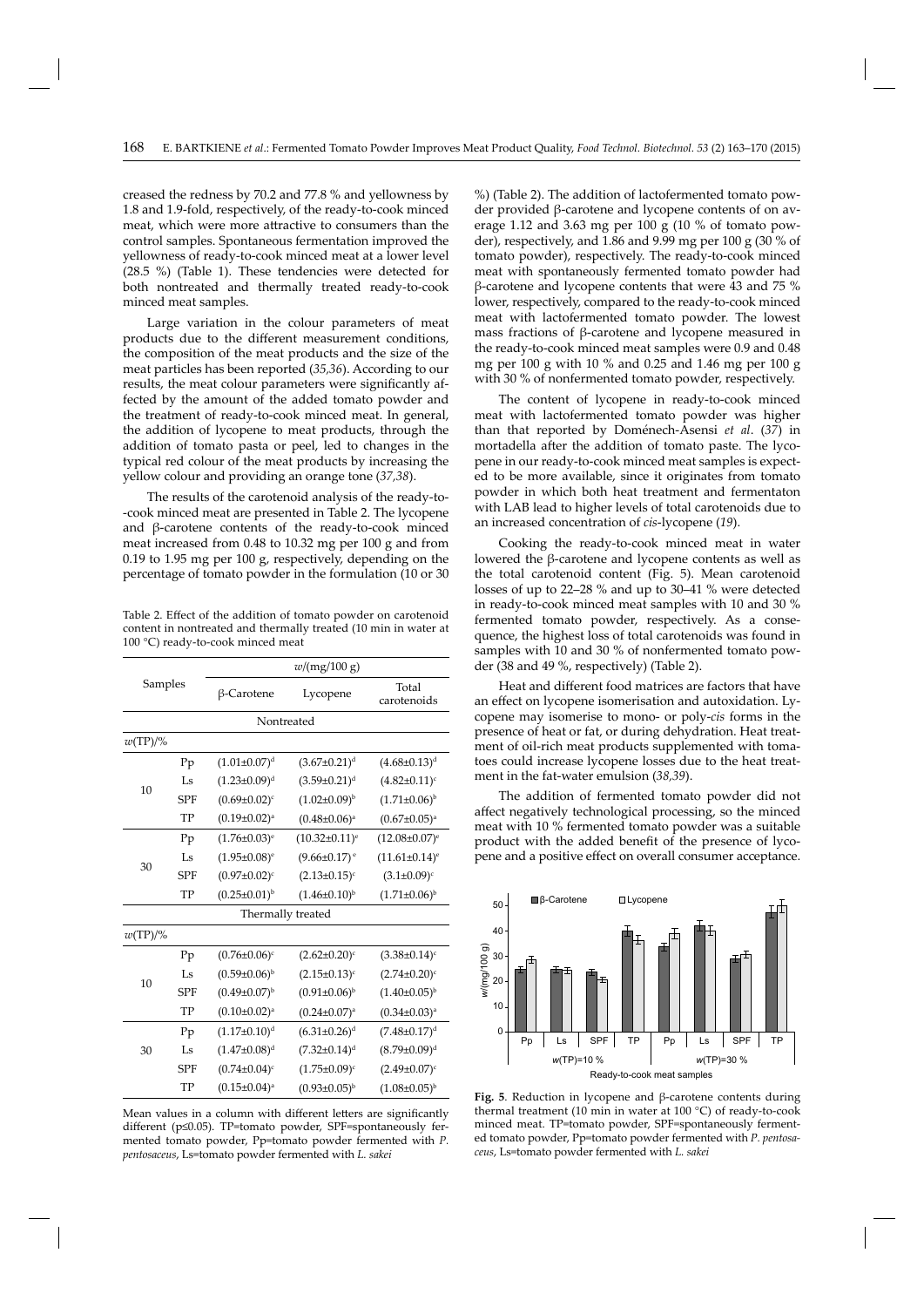# **Conclusions**

The direct use of *Pediococcus pentosaceus* KTU05-9 and *Lactobacillus sakei* KTU05-6 in fermentation of tomato powder increases its carotenoid content, and makes it a beneficial additive that improves the colour and nutritional value of minced meat. *L. sakei* showed a 43.8 % more intensive cell growth during the solid-state fermentation of tomato powder compared to *P. pentosaceus*. Moreover, according to our previous research (*19*), the *P.*  pentosaceus strain produces mainly **p-lactic acid** (L/D ratio of 0.64), while *L. sakei* produces mainly *L*-lactic acid (L/D ratio of 1.61) during the fermentation of tomatoes. Because of the potential toxicity of p-lactic acid in food, the tomato products prepared using selected LAB cultures are safer than those that are spontaneously fermented.

The addition of tomato products to minced pork meat allowed to change the typical colour of the meat products by increasing the yellow colour and providing an orange tone. The *Lactobacillus sakei* KTU05-6 could be recommended for the fermentation of tomato powder to improve the nutritional value and colour of the minced meat without effects on overall consumer acceptance. This is the first report of tomato powder fermented with selected lactobacilli used as a source of lycopene and β- -carotene for meat products, and more research is needed to explain the mechanism of carotenoid increase during fermentation.

#### *Acknowledgement*

The authors gratefully acknowledge the Research Council of Lithuania for the financial support (Project no. SVE-02/2011).

## **References**

- *1.* Aymerich T, Picouet PA, Monfort JM. Decontamination technologies for meat products. Meat Sci. 2008;78:114–29. http://dx.doi.org/10.1016/j.meatsci.2007.07.007
- *2.* Zhou GH, Xu XL, Liu Y. Preservation technologies for fresh meat – a review. Meat Sci. 2010;86:119–28. http://dx.doi.org/10.1016/j.meatsci.2010.04.033
- *3.* Stiles ME, Hastings JW. Bacteriocin production by lactic acid bacteria: potential for use in meat preservation, Trends Food Sci Technol. 1991;2:247–51. http://dx.doi.org/10.1016/0924-2244(91)90706-O
- *4.* Klaenhammer TR, Genetics of bacteriocins produced by lactic acid bacteria. FEMS Microbiol Rev. 1993;12:39–86. http://dx.doi.org/10.1111/j.1574-6976.1993.tb00012.x
- *5.* Digaitiene A, Hansen A, Juodeikiene G, Josephsen J. Microbial population in Lithuanian spontaneus rye sourdougs. Ekologia i Technika. 2005;13:193–8.
- *6.* Ross RP, Morgan S, Hill C. Preservation and fermentation: past, present and future. Int J Food Microbiol. 2002;79:3–16. http://dx.doi.org/S0168-1605(02)00174-5
- *7.* El-Ghaish S, Ahmadova A, Hadji-Sfaxi I, El Mecherfi KE, Bazukyan I, Choiset Y, et al. Potential use of lactic acid bacteria for reduction of allergenicity and for longer conservation of fermented foods. Trends Food Sci Technol. 2011;22:509–16. http://dx.doi.org/10.1016/j.tifs.2011.05.003
- *8.* Peres CM, Peres C, Hernandez-Mendoza A, Malcata FX. Review on fermented plant materials as carriers and sources of potentially probiotic lactic acid bacteria – with an emphasis

on table olives. Trends Food Sci Technol. 2012; 26:31–42. http://dx.doi.org/10.1016/j.tifs.2012.01.006

- *9.* Gebbers JO. Atherosclerosis, cholesterol, nutrition, and statins – a critical review. GMS Ger Med Sci. 2007;5:1–11. http://dx.doi.org/10.3205/000181
- *10.* Buckenhüskes HJ. Fermented vegetables. In: Doyle PD, Beuchat LR, Montville TJ, editors. Food microbiology: fundamentals and frontiers. Washington, DC, USA: ASM Press; 1997. pp. 595–609.
- 11. Di Cagno R, Coda R, De Angelis M, Gobbetti M. Exploitation of vegetables and fruits through lactic acid fermentation. Food Microbiol. 2013;33:1–10. http://dx.doi.org/10.1016/j.fm.2012.09.003
- *12.* Capanoglu E, Beekwilder J, Boyacioglu D, De Vos RCH, Hall RD. The effect of industrial food processing on potentially health beneficial tomato antioxidants. Crit Rev Food Sci Nutr. 2010;50:919–31.

http://dx.doi.org/10.1080/10408390903001503

- *13.* Palozza P, Parrone N, Simone RE, Catalano A. Tomato lycopene and inflammatory cascade: basic interactions and clinical implications. Curr Med Chem. 2010;17:2547–63.
- *14.* Narbutaite V, Fernandez A, Horn N, Juodeikiene G, Narbad A. Influence of baking enzymes on antimicrobial activity of five bacteriocin-like inhibitory substances produced by lactic acid bacteria isolated from Lithuanian sourdoughs. Lett Appl Microbiol. 2008;47:555–60. http://dx.doi.org/10.1111/j.1472-765X.2008.02466.x
- *15.* Digaitiene A, Hansen AS, Juodeikiene G, Eidukonyte D, Josephsen J. Lactic acid bacteria isolated from rye sourdoughs produce bacteriocin-like inhibitory substances active against Bacillus subtilis and fungi. J Appl Microbiol. 2012;112:732–42. http://dx.doi.org/10.1111/j.1365-2672.2012.05249.x
- *16.* Urbonaviciene D, Viskelis P, Viskelis J, Jankauskiene J, Bobinas C. Lycopene and β-carotene in non-blanched and blanched tomatoes. J Food Agric Environ. 2012;10:142–6.
- *17.* ISO 8586-1:1993. Sensory analysis General guidance for the selection, training and monitoring of assessors – Part 1: Selected assessors. Geneva, Switzerland: International Organization for Standardization; 1993.
- *18.* Mc Guire RG. Reporting of objective color measurements. Hortic Sci. 1992;27:1254–5.
- *19.* Bartkiene E, Juodeikiene G, Vidmantiene D,Viskelis P, Urbonaviciene D. Lactic acid fermentation of tomato: effects on cis/trans lycopene isomer ratio, β-carotene mass fraction and formation of  $L(+)$  and  $D(-)$ -lactic acid. Food Technol Biotechnol. 2013;51:471–8.
- *20.* Lourens A, Viljoen BC, Jooste P. Levels of probiotic bacteria in South African commercial bio-yogurt. S Afr Food Rev. 2000;27:31–3.
- *21.* Georgieva R, Koleva P, Nikolova D, Yankov D, Danova S. Growth parameters of probiotic strain Lactobacillus plantarum, isolated from traditional white cheese. Biotechnol Biotechnol Equip. 2009;23:861–5. http://dx.doi.org/10.1080/13102818.2009.10818558
- *22.* Rathore S, Salmeron I, Pandiella SS. Production of potentially probiotic beverages using single and mixed cereal substrates fermented with lactic acid bacteria cultures. Food Microbiol. 2012;30:239–44. http://dx.doi.org/10.1016/j.fm.2011.09.001
- *23.* Gould WA. Quality evaluation of processed tomato juice. J Agric Food Chem. 1978; 26:1006–11.
- *24.* Pathare PB, Opara UL, Al-Julanda Al-Said F. Colour measurement and analysis in fresh and processed foods: a review. Food Bioprocess Tech. 2013;6:36–60. http://dx.doi.org/10.1007/s11947-012-0867-9
- *25.* Fernández-Ruiz V, Torrecilla JS, Cámara M, Mata MC, Shoemaker C. Radial basis network analysis of color parameters